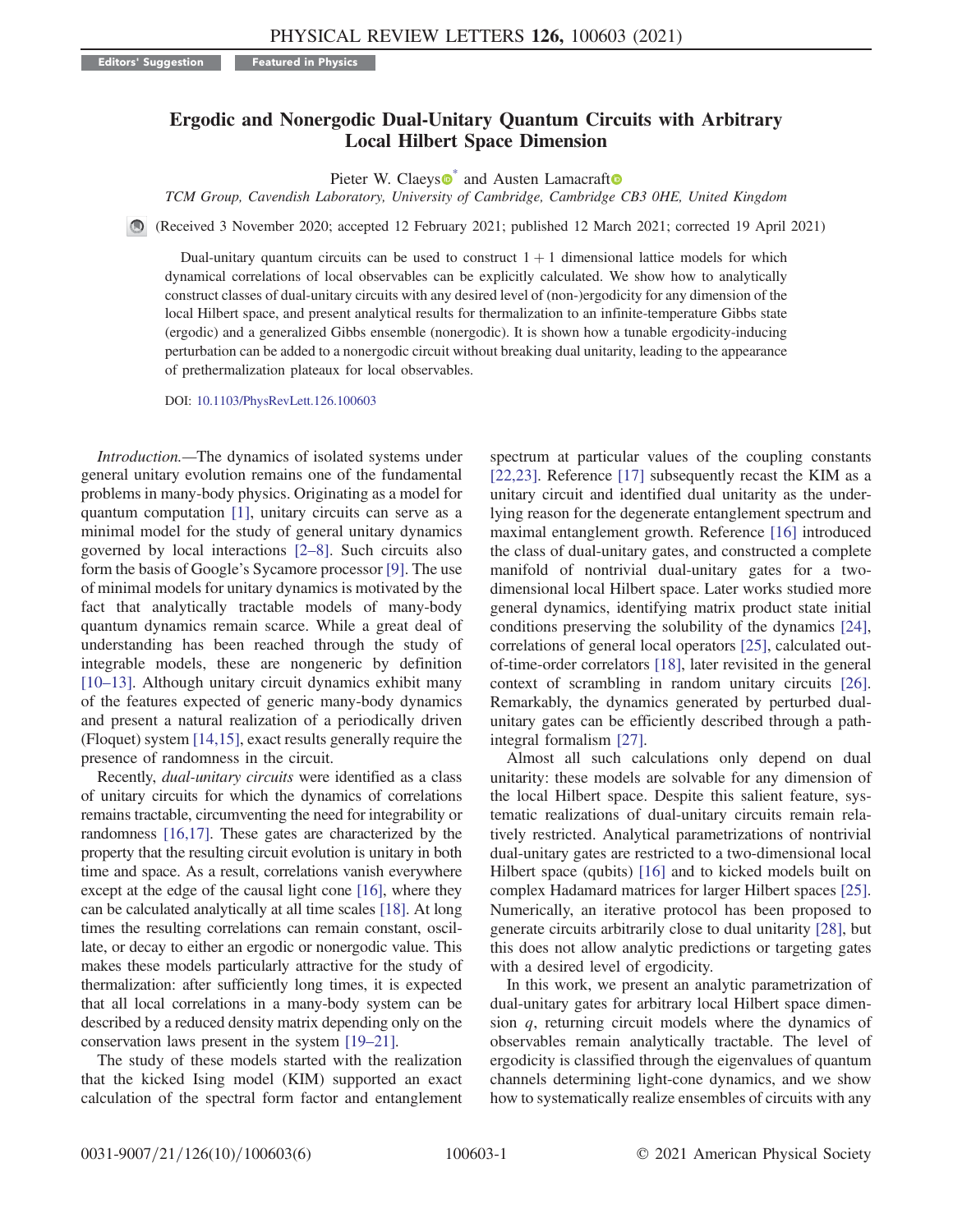desired level of ergodicity. The steady-state values of the correlation functions are shown to be set by either infinitetemperature Gibbs states or generalized Gibbs ensembles (GGEs) in ergodic and nonergodic systems, respectively. In all examples, the total number of free variables scales as  $q^2$ . Additionally, we illustrate how an ergodicity-inducing perturbation on top of a nonergodic unitary gate can be introduced without destroying dual unitarity, leading to a class of solvable models illustrating prethermalization to a GGE before eventual thermalization to a featureless infinite-temperature state.

A PYTHON implementation of all presented calculations is available online [\[29\]](#page-5-11).

Dual-unitary gates.— We consider systems where the time evolution is governed by a unitary circuit consisting of two-site operators, where each gate  $U$  and its Hermitian conjugate can be graphically represented as

$$
U_{ab,cd} = \sum_{c}^{a} \underbrace{U_{ab,cd}^{\dagger}}_{d}, \qquad U_{ab,cd}^{\dagger} = \underbrace{U_{cd}^{b}}_{c}.
$$
 (1)

In this notation each leg carries a local  $q$ -dimensional Hilbert space, and the indices of legs connecting two operators are implicitly summed over (see, e.g., Ref. [\[30\]\)](#page-5-12). Unitarity is graphically represented as

$$
UU^{\dagger} = U^{\dagger}U = \mathbb{1} \Rightarrow \boxed{\mathbb{1} \Rightarrow \mathbb{1} \Rightarrow \mathbb{1} \Rightarrow \mathbb{1} \Rightarrow \mathbb{1} \Rightarrow \mathbb{1} \Rightarrow \mathbb{1} \Rightarrow \mathbb{1} \Rightarrow \mathbb{1} \Rightarrow \mathbb{1} \Rightarrow \mathbb{1} \Rightarrow \mathbb{1} \Rightarrow \mathbb{1} \Rightarrow \mathbb{1} \Rightarrow \mathbb{1} \Rightarrow \mathbb{1} \Rightarrow \mathbb{1} \Rightarrow \mathbb{1} \Rightarrow \mathbb{1} \Rightarrow \mathbb{1} \Rightarrow \mathbb{1} \Rightarrow \mathbb{1} \Rightarrow \mathbb{1} \Rightarrow \mathbb{1} \Rightarrow \mathbb{1} \Rightarrow \mathbb{1} \Rightarrow \mathbb{1} \Rightarrow \mathbb{1} \Rightarrow \mathbb{1} \Rightarrow \mathbb{1} \Rightarrow \mathbb{1} \Rightarrow \mathbb{1} \Rightarrow \mathbb{1} \Rightarrow \mathbb{1} \Rightarrow \mathbb{1} \Rightarrow \mathbb{1} \Rightarrow \mathbb{1} \Rightarrow \mathbb{1} \Rightarrow \mathbb{1} \Rightarrow \mathbb{1} \Rightarrow \mathbb{1} \Rightarrow \mathbb{1} \Rightarrow \mathbb{1} \Rightarrow \mathbb{1} \Rightarrow \mathbb{1} \Rightarrow \mathbb{1} \Rightarrow \mathbb{1} \Rightarrow \mathbb{1} \Rightarrow \mathbb{1} \Rightarrow \mathbb{1} \Rightarrow \mathbb{1} \Rightarrow \mathbb{1} \Rightarrow \mathbb{1} \Rightarrow \mathbb{1} \Rightarrow \mathbb{1} \Rightarrow \mathbb{1} \Rightarrow \mathbb{1} \Rightarrow \mathbb{1} \Rightarrow \mathbb{1} \Rightarrow \mathbb{1} \Rightarrow \mathbb{1} \Rightarrow \mathbb{1} \Rightarrow \mathbb{1} \Rightarrow \mathbb{1} \Rightarrow \mathbb{1} \Rightarrow \mathbb{1} \Rightarrow \mathbb{1} \Rightarrow \mathbb{1} \Rightarrow \mathbb{1} \Rightarrow \mathbb{1} \Rightarrow \mathbb{1} \Rightarrow \mathbb{1} \Rightarrow \mathbb{1} \Rightarrow \mathbb{1} \Rightarrow \mathbb{1} \Rightarrow \mathbb{1} \Rightarrow \mathbb{1} \Rightarrow \mathbb{1} \Rightarrow \mathbb{1} \Rightarrow \mathbb{1} \Rightarrow \mathbb{1} \Rightarrow \mathbb{1} \Rightarrow \mathbb{1} \Rightarrow \mathbb{1} \Rightarrow \mathbb{1} \Rightarrow \mathbb{1} \Rightarrow \mathbb{1} \Rightarrow \mathbb{1} \Rightarrow \mathbb{1} \Rightarrow \mathbb{1} \Rightarrow \mathbb{1} \Rightarrow \mathbb{1}
$$

The dual of U is defined through  $\tilde{U}_{ab,cd} = U_{db,ca}$  and dual unitarity is defined as the additional unitarity of  $\tilde{U}$  [\[16,17\]](#page-5-1),

$$
\tilde{U}\tilde{U}^{\dagger} = \tilde{U}^{\dagger}\tilde{U} = \mathbb{1} \Rightarrow \boxed{\begin{bmatrix} \boxed{\phantom{0}} \\ \boxed{\phantom{0}} \\ \phantom{0} \end{bmatrix}} = \boxed{\begin{bmatrix} \phantom{0} \\ \phantom{0} \\ \phantom{0} \end{bmatrix}} = \boxed{\begin{bmatrix} \phantom{0} \\ \phantom{0} \\ \phantom{0} \end{bmatrix}} = \boxed{\begin{bmatrix} \phantom{0} \\ \phantom{0} \\ \phantom{0} \end{bmatrix}}.
$$
 (3)

The full evolution  $U(t)$  at time t consists of the t-times repeated application of staggered two-site gates



Given an infinite lattice with at each site a local Hilbert space  $\mathbb{C}^q$ , we consider correlation functions

$$
c_{\rho\sigma}(x,t) = \text{tr}[\mathcal{U}^{\dagger}(t)\rho(0)\mathcal{U}(t)\sigma(x)]/\text{tr}(\mathbb{1}), \tag{4}
$$

where  $\rho, \sigma \in \mathbb{C}^{q \times q}$  are operators acting on a local q-dimensional Hilbert space, and  $\rho(x)$ ,  $\sigma(x)$  act as  $\rho$ ,  $\sigma$ on site  $x$  and as the identity everywhere else. We take  $tr(\rho) = 1$  to make the connection with (reduced) density matrices, although this is not a necessary assumption and these can be seen as infinite-temperature correlation functions. Dual unitarity implies that all correlation functions factorize as  $c_{\rho\sigma}(x, t) = \frac{\text{tr}(\rho)\text{tr}(\sigma)}{q}$ , except on the edges of the light cone  $x = \pm t$  [\[16\]](#page-5-1). These nontrivial correlation functions can be evaluated as

$$
c_{\rho\sigma}(\pm t,t) = \text{tr}[\mathcal{M}^t_{\pm}(\rho)\sigma],\tag{5}
$$

where  $\mathcal{M}_{\pm} \in \mathbb{C}^{q^2 \times q^2}$  are linear maps defined as

$$
\mathcal{M}_{+}(\rho) = \text{tr}_{1}[U^{\dagger}(\rho \otimes 1)U]/q, \tag{6}
$$

$$
\mathcal{M}_-(\rho) = \text{tr}_2[U^\dagger(\mathbb{1} \otimes \rho)U]/q. \tag{7}
$$

These are completely positive and trace-preserving maps, acting as a quantum channel. From the unitarity it follows that  $\mathcal{M}_+(1)=1$ , such that these channels are unital. Graphically, we can represent

<span id="page-1-0"></span>

with matrix elements such that  $\mathcal{M}(\rho)_{ab} = \sum_{cd} \mathcal{M}_{ab,cd} \rho_{cd}$ . Note that light-cone correlation functions can always be calculated in this way, irrespective of dual unitarity [\[18\]](#page-5-2).

As shown in Ref. [\[16\],](#page-5-1) the long-time behavior of all nontrivial correlations and hence the level of ergodicity is fully determined by the number of eigenvalues  $\lambda_{ab}$  of  $\mathcal{M}_+$ with unit modulus,  $|\lambda_{ab}| = 1$ , with the corresponding eigenoperators acting as nondecaying modes, excluding the trivial eigenvalue 1 corresponding to the identity operator. At long times, ergodic behavior is evidenced by the convergence of correlations to their thermal value  $\lim_{t\to\infty} c_{\rho\sigma}(\pm t,t) = \frac{\text{tr}(\sigma)}{q}$ , consistent with thermalization to an infinite-temperature Gibbs state  $\rho_{\text{Gibbs}} = \frac{1}{q}$ such that  $\lim_{t\to\infty}c_{\rho\sigma}(\pm t,t)=\text{tr}(\rho_{\text{Gibbs}}\sigma), \ \forall \sigma.$ 

The unitary gates are generally not parity invariant, leading to "chiral" behavior where  $\mathcal{M}_{\pm}$  can have different numbers of nontrivial eigenvalues and corresponding nondecaying modes. In the following, we will consider the behavior along  $x = t$ , governed by the  $q<sup>2</sup>$  eigenvalues of  $\mathcal{M}_+$ , but this can be immediately extended to  $x = -t$ .

(1) Noninteracting: All  $q^2$  eigenvalues equal 1, dynamical correlations remain constant. (2) Nonergodic: More than one but less than  $q^2$  eigenvalues are equal to 1,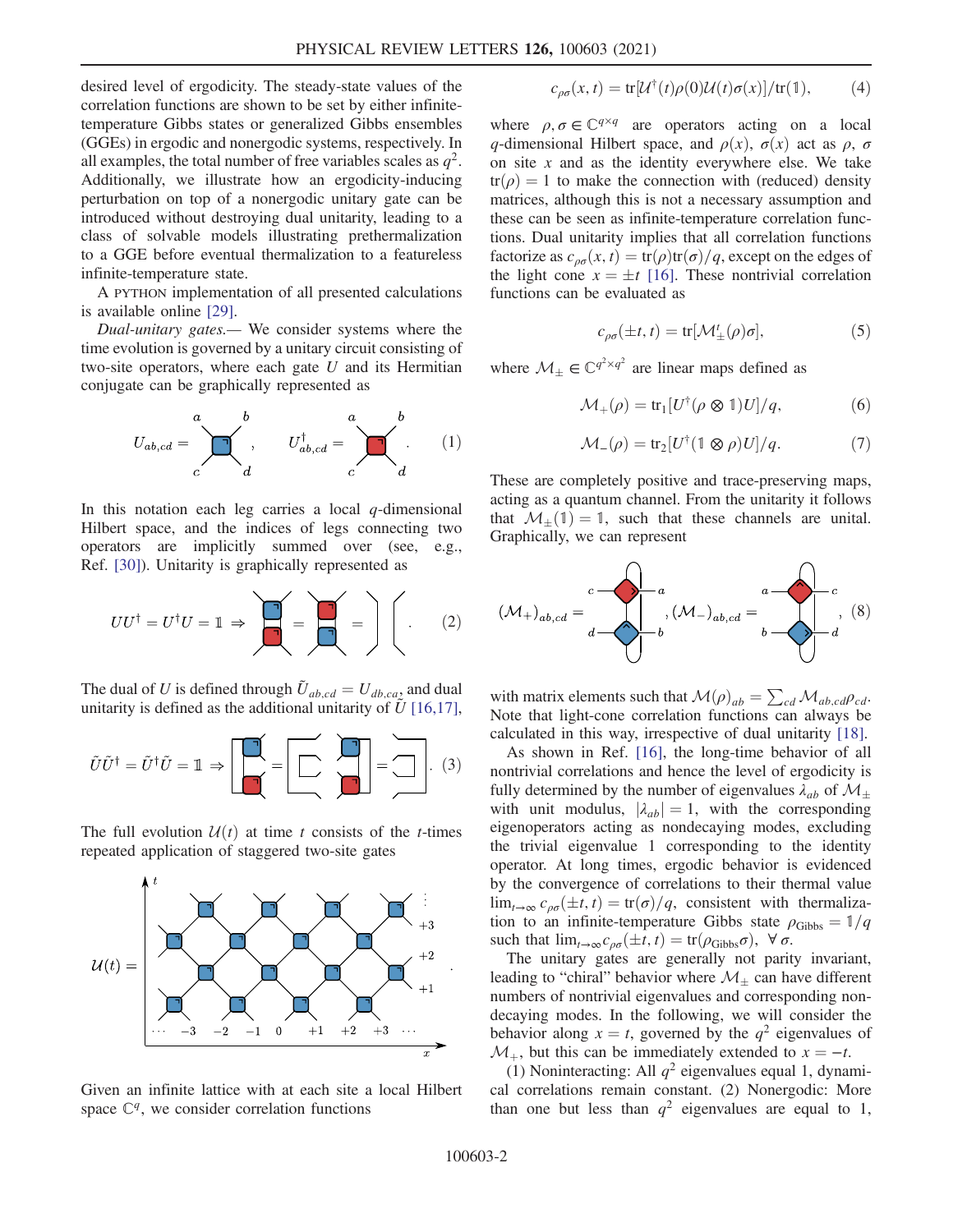dynamical correlations decay to a nonthermal constant. (3) Ergodic and nonstationary: All nontrivial eigenvalues are different from 1, but there exists at least one eigenvalue with unit modulus. All correlations oscillate around a timeaveraged value corresponding to the thermal value. (4) Ergodic and stationary: All nontrivial eigenvalues lie within the unit disc and all dynamical correlations decay to their thermal value.

<span id="page-2-0"></span>Parametrization.—We propose a parametrization of dual-unitary gates  $U \in \mathbb{C}^{q^2 \times q^2}$  as

$$
U = (u_+ \otimes u_-)V[J](v_- \otimes v_+) = \underbrace{\underbrace{\begin{pmatrix} u_+ \\ v_- \end{pmatrix}}_{\begin{pmatrix} v_- \end{pmatrix}} \underbrace{u_-}}_{\begin{pmatrix} v_+ \\ v_+ \end{pmatrix}}, \quad (9)
$$

with arbitrary one-site unitary gates  $u_{\pm}, v_{\pm} \in SU(q)$ , and where all entanglement is generated by the two-site unitary  $V[J]$  defined as

$$
V[J]_{ab,cd} = \delta_{ad}\delta_{bc}e^{iJ_{ab}},\tag{10}
$$

with phases set by an arbitrary real matrix  $J \in \mathbb{R}^{q \times q}$ . Both the unitarity and dual unitarity of  $V[J]$  can be readily verified, and the additional one-site unitaries leave both properties intact. We do not expect this parametrization to be exhaustive—the construction from Ref. [\[28\]](#page-5-10) gives rise to numerically dual-unitary gates that cannot be recast as Eq. [\(9\)](#page-2-0).

<span id="page-2-1"></span>Focusing on  $x = t$ , we write  $\mathcal{M}[U] = \mathcal{M}_+$  and  $u, v = u_+, v_+$ , but calculations for  $x = -t$  are analogous. Plugging the parametrization Eq. [\(9\)](#page-2-0) in the definition of the quantum channel Eq. [\(8\)](#page-1-0), we find

$$
\mathcal{M}[U] = (v^{\dagger} \otimes v^T) \mathcal{M}[V](u^{\dagger} \otimes u^T). \tag{11}
$$

The dependence on  $u_-\$  and  $v_-\$  drops out and  $\mathcal{M}(J) \equiv$  $M[V]$  can be evaluated as

<span id="page-2-2"></span>
$$
\mathcal{M}(J)_{ab,cd} = \frac{1}{q} \sum_{e,f=1}^{q} V[J]_{cf,ea}^{*} V[J]_{df,eb} = \sigma_{ab} \delta_{ac} \delta_{bd}.
$$
 (12)

The channel  $\mathcal{M}(J)$  is diagonal, with

$$
\sigma_{ab} = \frac{1}{q} \sum_{f=1}^{q} e^{-i(J_{af} - J_{bf})}.
$$
 (13)

In this way, Eq. [\(11\)](#page-2-1) corresponds to a singular value decomposition of  $\mathcal{M}[U]$ . Graphically, this can be represented as



The singular values  $|\sigma_{ab}| \leq 1$  are the absolute values of the diagonal elements of  $\mathcal{M}(J)$ , and the unitary transformations are fixed by the one-site unitaries. Furthermore, left and right eigenoperators of  $\mathcal{M}(J)$  are given by the basis operators  $e_{ab} \in \mathbb{R}^{q \times q}$  (defined as the operators with a single nonzero matrix element *ab*) with corresponding eigenvalue  $\sigma_{ab}$ . There are q guaranteed eigenvalues equal to 1, corresponding to the diagonal matrices  $e_{aa}$ ,  $a = 1, ..., q$ , and the remaining  $q(q - 1)$  eigenvalues arise in complex conjugate pairs,  $\sigma_{ab} = \sigma_{ba}^*$ . J determines the singular values of  $U$ , such that all quantum channels are guaranteed to have at least q singular values equal to one [\[31\].](#page-5-13) In the following, we show how the parametrization Eq. [\(9\)](#page-2-0) can be tuned to return classes of dual-unitary models with any given level of ergodicity. The main idea is that  $V[J]$  gives rise to a diagonal quantum channel in which we can tune the eigenvalues through  $J$ , after which the one-site unitaries can be chosen to leave a subset of these eigenvalues invariant.

Ergodic and mixing gates.—Choosing  $J \in \mathbb{R}^{q \times q}$ , u,  $v \in SU(q)$  arbitrary, the unitaries do not exhibit any additional structure and the resulting channel will generally only have the trivial eigenvalue associated with the identity. Since  $\mathcal{M}[U]$  will generally not be Hermitian, its singular values are unrelated to its eigenvalues, and the left and right eigenoperators will differ. All nontrivial eigenvalues have a modulus smaller than one and  $\lim_{t\to\infty} \mathcal{M}^t(\rho) = \text{tr}(\rho) \mathbb{1}/q = \mathbb{1}/q$ , consistent with thermalization to the infinite-temperature state and thermal correlations  $\lim_{t\to\infty}c_{\rho\sigma}(t,t)=\frac{\text{tr}(\sigma)}{q}$ . Note that this does not imply that arbitrary multisite operators will thermalize, but nonergodicity in multisite operators would require an additional structure in U that is not generically present.

Nonergodic gates.—Nonergodic gates have  $n$  nontrivial unit eigenvalues with  $1 \le n \le q^2 - 1$ . Such nonergodic models can be realized in different ways. First, we consider nonergodic models where  $n \leq q - 1$  and the conserved operators are mutually commuting and hence simultaneously diagonalizable. This can be done by imposing a block-diagonal structure on the unitaries  $u$  and  $v$ , turning  $n$ singular values into eigenvalues. Taking

<span id="page-2-3"></span>
$$
u = w \left[ \begin{array}{c|c} \mathbb{1}_n & 0 \\ \hline 0 & u_{q-n} \end{array} \right], \qquad v = \left[ \begin{array}{c|c} \mathbb{1}_n & 0 \\ \hline 0 & v_{q-n} \end{array} \right] w^\dagger, \quad (15)
$$

in which  $u_{q-n}, v_{q-n} \in SU(q-n)$  and  $w \in SU(q)$ , the resulting quantum channel has  $n$  additional unit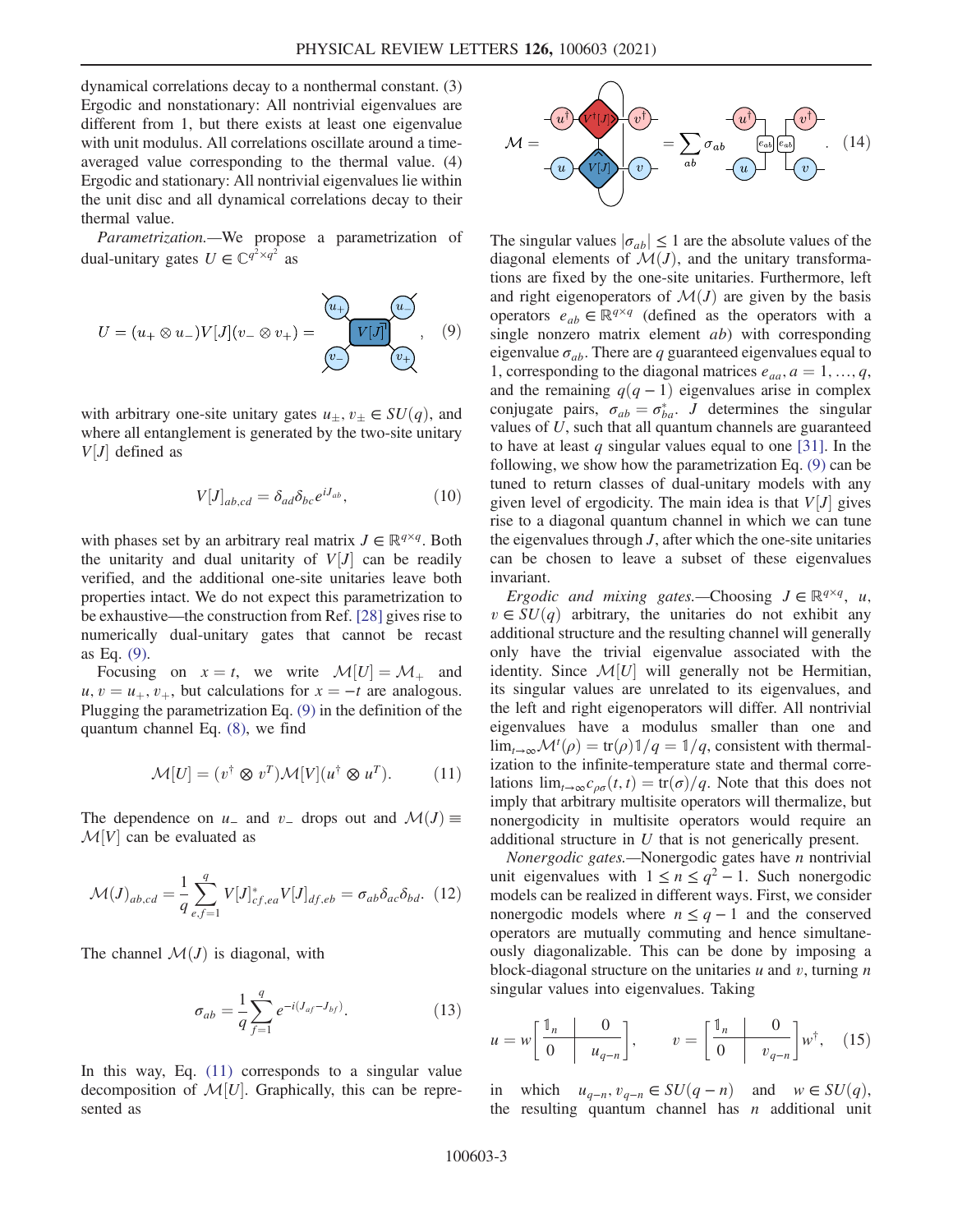eigenvalues and  $n$  mutually commuting eigenoperators  $c_a = we_{aa}w^{\dagger}, a = 1, ..., n$ . The block-diagonal matrices preserve the diagonal structure for the eigenvalues  $\sigma_{ab}$  of  $\mathcal{M}(J)$  with  $a, b \leq n$ , whereas w leads to a unitary transformation of the quantum channel and its eigenoperators, leaving the eigenvalues invariant [\[32\].](#page-5-14)

It follows that  $Q_a = \sum_{x \in 2N} c_a(x)$  are conserved quantities, satisfying  $[Q_a, U(t=2)] = 0$ . Even stronger, these behave as solitons that are simply shifted along the light cone during dynamics (see Ref. [\[33\]\)](#page-5-15). The steady-state correlations follow from the overlap of  $\rho$  with the conserved charges. As shown in the Supplemental Material, these are described by a GGE if the initial operator represents a density matrix,

<span id="page-3-0"></span>
$$
\lim_{t \to \infty} \mathcal{M}^t(\rho) = \exp\left[\sum_{a=1}^n (\mu_a - \mu)c_a + \mu \mathbb{1}\right] = \rho_{\text{GGE}},\qquad(16)
$$

where the  $\mu_a$  and  $\mu$  follow from  $\rho$  as

$$
\mu_a = \ln(\text{tr}(\rho c_a)), \qquad \mu = \ln\left(\frac{1 - \sum_{b=1}^n \text{tr}(\rho c_b)}{q - n}\right). \tag{17}
$$

The GGE state reproduces the initial values of all conserved operators,  $tr(\rho c_a) = tr(\rho_{GGE} c_a), a = 1, ..., n$ , and  $tr(\rho_{GGE}) = 1$ , and all correlations decay to the GGE value  $\lim_{t\to\infty}c_{\rho\sigma}(t,t) = \text{tr}(\rho_{\text{GGE}}\sigma)$ ,  $\forall \sigma$ . Since we focus on correlations of one-site operators,  $\rho_{\text{GGE}}$  is a single-site operator corresponding to the reduced density matrix for a single site. However, this does not guarantee that the reduced density matrix for larger subsystems also corresponds to a GGE.

Additional unit eigenvalues can be obtained by introducing additional unit singular values. However, the additional conserved charges will no longer commute mutually and the steady state can no longer be recast as a GGE. From Eq. [\(13\)](#page-2-2), a necessary condition for additional unit singular values is for multiple rows of  $J$  to be equal. Taking the first  $m < n$  rows of J to be equal leads to  $m(m - 1)$  additional singular values  $\lambda_{ab} = 1, a, b \le m$ . For  $m \le n$  the blockdiagonal structure of Eq. [\(15\)](#page-2-3) again leaves these singular values invariant, and the total gate has additional uniteigenvalue eigenoperators and hence conserved charges  $we_{ab}w^{\dagger}$ , a,  $b \leq m$ . While the final value is no longer described by a GGE, it still converges to a nonthermal value set by the overlap of  $\rho$  with the (properly orthonormalized) conserved charges. This can be seen as the limit of the oscillatory behavior: taking rows of J to be equal up to a nonzero constant, e.g., for fixed a,  $b \le n$  setting  $J_{af} = J_{bf} + \phi, f = 1, ..., q$ , leads to a pair of complex conjugate eigenvalues  $\lambda_{ab} = (\lambda_{ba})^* = e^{i\phi}$ . The resulting correlation functions do not decay but exhibit persistent oscillations  $\propto e^{i\phi t}$ , averaging out to zero for nonzero  $\phi$ , such that the time-average value corresponds to the GGE value Eq. [\(16\)](#page-3-0) in the absence of equal rows.

Noninteracting models.—Noninteracting models are characterized by all eigenvalues equal to one. This can be done by taking all rows of  $J$  to be equal, setting all singular values equal to 1. In this case  $V[J]$ corresponds to a swap gate and  $\mathcal{M}(J) = 1$ , such that  $M[U] = v^{\dagger}u^{\dagger} \otimes vu$ . All eigenvalues have modulus one, where all eigenvalue are exactly one if  $v = u^{\dagger}$ . Dynamical correlations remain constant and  $\mathcal{M}[U] = 1$ .

Ergodic and nonstationary models.— Ergodic but nonstationary dynamics are characterized by  $1 \le n \le q^2 - 1$ nontrivial eigenvalues that are all different from one but with unit modulus. This can be done for generic  $J$  by setting  $u = wP$ ,  $v = w^{\dagger}$ , with  $w \in SU(q)$  and in which P is defined as  $P_{a,b} = e^{i\theta_a} \delta_{b,a+1}$ , identifying  $q + 1 \equiv 1$ , and  $\theta_a$ ,  $a = 1, ..., q$  are arbitrary phases. Considering the subspace of unit-eigenvalue (diagonal) eigenoperators of  $\mathcal{M}[V]$ , the effect of P is to set  $P^{\dagger}e_{aa}P = e_{a+1,a+1}$ , such that  $\mathcal{M}(w^{\dagger}e_{aa}w) = w^{\dagger}e_{a+1,a+1}w$ . Within this degenerate subspace,  $M$  acts as a shift operator, with known eigenvalues given by  $e^{2\pi i f/q}$ ,  $f = 1, ..., q$ , where the trivial eigenvalue 1 corresponds to the identity. This leads to  $q - 1$  nontrivial eigenvalues given by the remaining roots of unity. At sufficiently long times, all correlation functions remain nonzero and oscillate around the zero ergodic value, satisfying  $c_{\rho\sigma}(t + q, t + q) = c_{\rho\sigma}(t, t)$ . This effectively realizes a discrete time crystal, where the correlations in a periodically driven system respond with a period that is an integer multiple of the driving period [34–[36\].](#page-5-16)

Examples.—In Fig. [1](#page-3-1), we present numerical examples for different dynamics. Note that the quantum channel construction does not require all unitaries to be identical [\[16\]](#page-5-1),

<span id="page-3-1"></span>

FIG. 1. Correlation functions  $c_{\rho\sigma}(t, t)$ , where  $\rho, \sigma \in \mathbb{C}^{q \times q}$  are randomly generated matrices with  $tr(\sigma) = 0$  leading to a thermal value  $c_{\rho\sigma}(t, t) \rightarrow 0$ . Local Hilbert space dimension  $q = 6$  and 4 different operators are considered. After an initial transient regime, in the ergodic models the correlations either exponentially decay to zero (stationary) or oscillate around zero (nonstationary) with period  $q$ , whereas in the nonergodic models the correlations decay to a nonzero value (stationary) with possible oscillations around these nonzero values with a tunable period (nonstationary).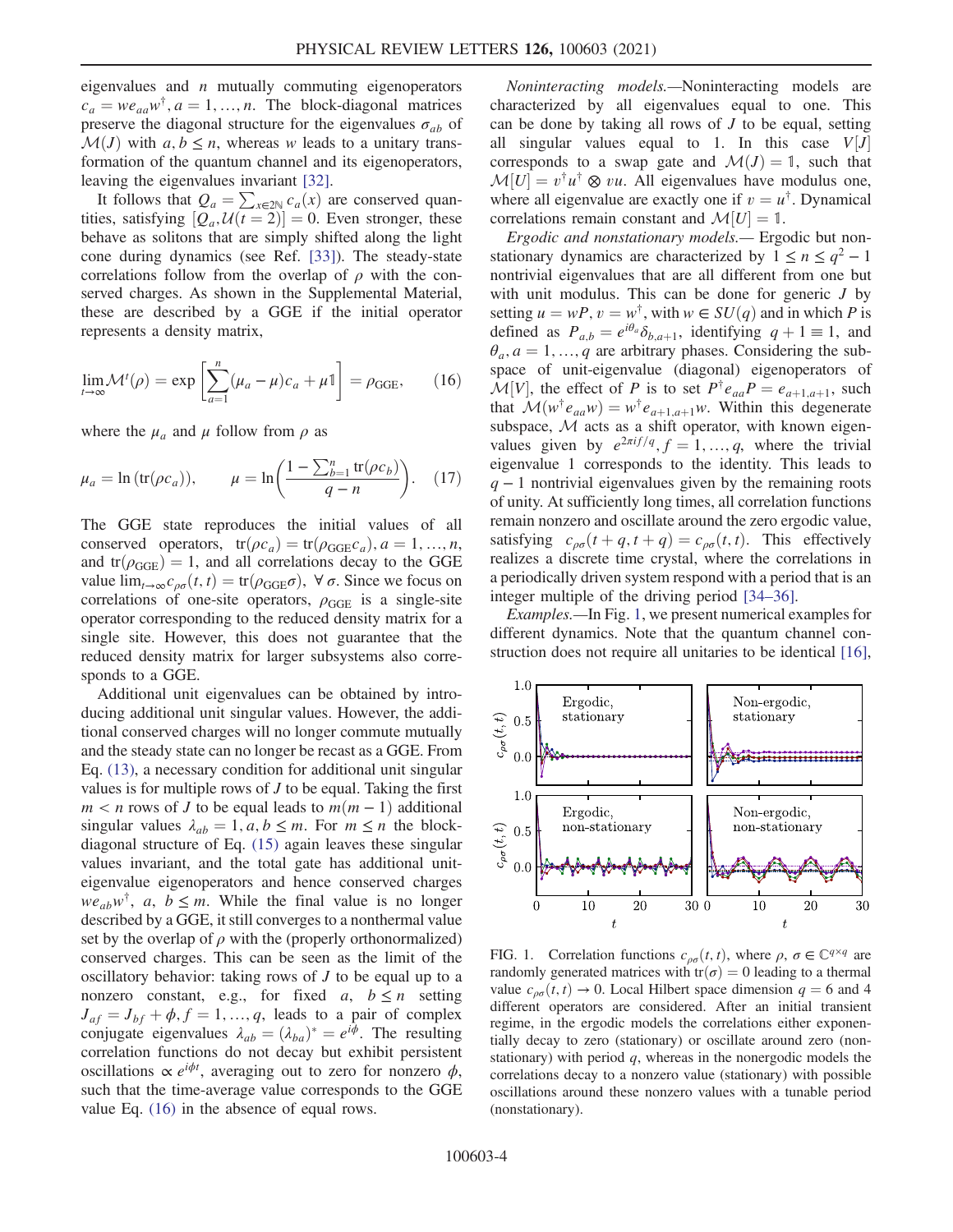such that individual unitary gates can be randomly selected while still keeping the overall level of ergodicity of the full circuit. Level spacing statistics can also be calculated, a common indicator of chaos and ergodicity, returning the expected GUE statistics for ergodic mixing gates and Poisson statistics otherwise, consistent with the proposed classification [\[37,38\]](#page-5-17).

As an additional example, we consider a dual-unitary model for prethermalization with an arbitrarily large local Hilbert space. For a nonergodic model, the system locally thermalizes to a GGE consistent with the conserved charges. Any perturbation generally destroys all nontrivial conservation laws, inducing thermalization to the infinitetemperature state. However, for small perturbations we expect a separation of time scales: the correlations initially prethermalize to the GGE values of the nonergodic model before eventual thermalization to the infinite-temperature thermal values [\[39,40\].](#page-5-18)

Given general *J*, we can introduce an ergodicityinducing perturbation on top of a nonergodic model starting from Eq. [\(11\),](#page-2-1) setting

$$
u = e^{i\epsilon W_u} w \left[ \begin{array}{c|c} \mathbb{1}_n & 0 \\ \hline 0 & u_{q-n} \end{array} \right], \qquad v = \left[ \begin{array}{c|c} \mathbb{1}_n & 0 \\ \hline 0 & v_{q-n} \end{array} \right] w^{\dagger} e^{-i\epsilon W_v},
$$

with again  $u_{q-n}, v_{q-n} \in SU(q-n), w \in SU(q)$ , and where the perturbation is generated by two (nonequal) Hermitian operators  $W_{u,v} \in \mathbb{C}^{q \times q}$  and tuned through  $\epsilon$ . At  $\epsilon = 0$ , this reduces to a nonergodic model with  $n$  conservation laws, whereas any finite  $\epsilon$  results in an ergodic model. This is illustrated in Fig. [2](#page-4-5), where for small  $\epsilon$  the dynamics of the

<span id="page-4-5"></span>

FIG. 2. Correlation function  $c_{\rho\sigma}(t, t)$  at short and long time scales for a randomly generated traceless  $\sigma$  and a randomly generated density matrix  $\rho$  with tr $(\rho \sigma) = 1$  for a nonergodic gate U on top of which an ergodicity-inducing perturbation is added with strength  $\epsilon$ . Local Hilbert space dimension  $q = 6$ . Vertical dashed lines mark  $t = \log(2)/(1 - |\lambda|) \propto \epsilon^{-2}$ , with  $\lambda$  the dominant nontrivial eigenvalue of  $M$ , and horizontal lines denote the thermal and GGE values.

different circuits are indistinguishable, seemingly converging to the nonthermal steady-state value of the nonergodic model. However, the effect of the perturbation becomes apparent at longer times, where the models with nonzero  $\epsilon$ eventually thermalize to the infinite-temperature state indicated by vanishing correlations. The time scale needed to reach the eventual thermal state is determined by the subleading eigenvalue of M and scales as  $\epsilon^{-2}$ , as it can be verified from degenerate perturbation theory that the firstorder correction on the unit eigenvalues vanishes.

Conclusion.—It was shown how to generate classes of dual-unitary gates with arbitrary local Hilbert space dimension and any desired level of ergodicity. Evolving a local operator under a circuit composed of dual-unitary gates, local correlation dynamics remain analytically tractable, such that these models can be used to study both chaotic and nonergodic dynamics in systems with an arbitrarily large Hilbert space. Focusing on one-site operators, stationary steady-state correlations were analytically shown to be given by the infinite-temperature Gibbs state (ergodic) or a generalized Gibbs ensemble (nonergodic). In both cases, persistent correlations characterizing time crystals can also be included on top of the steady-state value. The proposed construction returns exactly solvable models of thermalization, where we also illustrated prethermalization to the latter before eventual thermalization to the former in a nonergodic model with added ergodicity-inducing perturbation.

We gratefully acknowledge support from EPSRC Grant No. EP/P034616/1. We thank Bruno Bertini and Berislav Buca for useful comments on the manuscript.

<span id="page-4-1"></span><span id="page-4-0"></span>[\\*](#page-0-0) pc652@cam.ac.uk

- <span id="page-4-2"></span>[1] M. A. Nielsen and I. L. Chuang, Quantum Computation and Quantum Information (Cambridge University Press, Cambridge, England, 2000), Vol. 2, p. 23.
- [2] A. Nahum, J. Ruhman, S. Vijay, and J. Haah, [Phys. Rev. X](https://doi.org/10.1103/PhysRevX.7.031016) 7[, 031016 \(2017\)](https://doi.org/10.1103/PhysRevX.7.031016).
- [3] V. Khemani, A. Vishwanath, and D. A. Huse, [Phys. Rev. X](https://doi.org/10.1103/PhysRevX.8.031057) 8[, 031057 \(2018\)](https://doi.org/10.1103/PhysRevX.8.031057).
- [4] C. W. von Keyserlingk, T. Rakovszky, F. Pollmann, and S. L. Sondhi, Phys. Rev. X 8[, 021013 \(2018\)](https://doi.org/10.1103/PhysRevX.8.021013).
- [5] A. Nahum, S. Vijay, and J. Haah, [Phys. Rev. X](https://doi.org/10.1103/PhysRevX.8.021014) 8, 021014 [\(2018\).](https://doi.org/10.1103/PhysRevX.8.021014)
- [6] A. Chan, A. De Luca, and J. T. Chalker, [Phys. Rev. X](https://doi.org/10.1103/PhysRevX.8.041019) 8, [041019 \(2018\).](https://doi.org/10.1103/PhysRevX.8.041019)
- <span id="page-4-3"></span>[7] T. Rakovszky, F. Pollmann, and C. W. von Keyserlingk, Phys. Rev. Lett. 122[, 250602 \(2019\).](https://doi.org/10.1103/PhysRevLett.122.250602)
- [8] S. J. Garratt and J. T. Chalker, arXiv: 2008.01697.
- <span id="page-4-4"></span>[9] F. Arute, K. Arya, R. Babbush, D. Bacon, J. C. Bardin, R. Barends, R. Biswas, S. Boixo, F. G. Brandao, D. A. Buell et al., [Nature \(London\)](https://doi.org/10.1038/s41586-019-1666-5) 574, 505 (2019).
- [10] Special Issue on Quantum Integrability in Out of Equilibrium Systems, edited by P. Calabrese, F. H. L. Essler, and